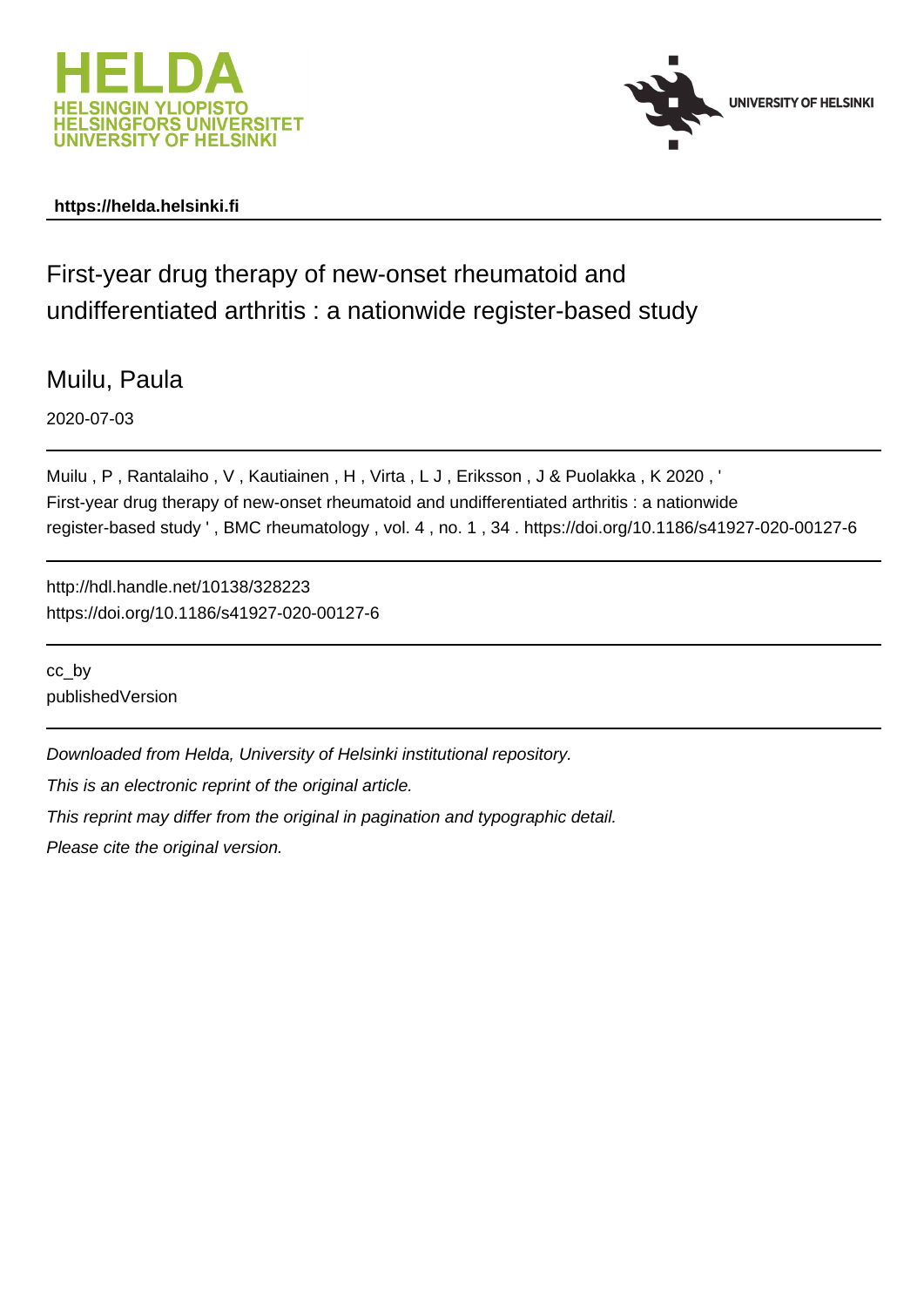# **RESEARCH ARTICLE Example 2014 12:30 The Contract of Contract ACCESS**

# First-year drug therapy of new-onset rheumatoid and undifferentiated arthritis: a nationwide register-based study

Paula Muilu<sup>1,2\*</sup>, Vappu Rantalaiho<sup>2,3</sup>, Hannu Kautiainen<sup>4,5</sup>, Lauri J. Virta<sup>6</sup>, Johan G. Eriksson<sup>5,7,8,9</sup> and Kari Puolakka<sup>10</sup>

# Abstract

Background: In this retrospective cohort study, we evaluated the drug therapies used for early rheumatoid (RA) and undifferentiated (UA) arthritis patients.

Methods: From a nationwide register maintained by the Social Insurance Institution, information on sex, date of birth, and date of special medicine reimbursement decision for all new Finnish RA and UA patients between 2011 and 14 were collected, and their DMARD (Disease Modifying Antirheumatic Drug) purchases during the first year after the diagnosis were analyzed.

Results: A total of 7338 patients with early RA (67.3% female, 68.1% seropositive) and 2433 with early UA (67.8% female) were identified. DMARDs were initiated during the first month after the diagnosis to 92.0% of the patients with seropositive RA, 90.3% with seronegative RA and to 87.7% with UA ( $p < 0.001$ ). Respectively, 72.1, 63.4, and 42.9% of the patients ( $p < 0.001$ ) purchased methotrexate; 49.8, 35.9, and 16.0% ( $p < 0.001$ ) as part of a DMARD combination during the first month. By the end of the first year after the diagnosis, self-injected biologics were purchased by 2.6, 5.3 and 3.1% ( $p < 0.001$ ) of them. Only 1.4, 2.6 and 3.0% ( $p < 0.001$ ) of the patients were not receiving any DMARDs. During the first year, 83.4% of the seropositive RA patients had purchased methotrexate, 50.4% sulfasalazine, 72.1% hydroxychloroquine, and 72.6% prednisolone.

**Conclusions:** Currently, combination therapy including methotrexate is a common treatment strategy for early seropositive RA in Finland. Despite an easy access to biologics, these drugs are seldom needed during the first year after diagnosis.

Keywords: Rheumatoid arthritis, Undifferentiated arthritis, Antirheumatic drugs, Disease modifying, Biologic therapy

# Background

All modern recommendations of drug therapy for rheumatoid arthritis (RA) underline the importance of early treatment aiming at remission and the key role of methotrexate (MTX). However, the role of the initial use of combinations of conventional synthetic disease modifying antirheumatic

# Muilu et al. BMC Rheumatology (2020) 4:34<br>https://dxi.cra/10.1126/141937.239.00137.6 https://doi.org/10.1186/s41927-020-00127-6

**BMC** 

© The Author(s), 2020 **Open Access** This article is licensed under a Creative Commons Attribution 4.0 International License, which permits use, sharing, adaptation, distribution and reproduction in any medium or format, as long as you give appropriate credit to the original author(s) and the source, provide a link to the Creative Commons licence, and indicate if changes were made. The images or other third party material in this article are included in the article's Creative Commons licence, unless indicated otherwise in a credit line to the material. If material is not included in the article's Creative Commons licence and your intended use is not permitted by statutory regulation or exceeds the permitted use, you will need to obtain permission directly from the copyright holder. To view a copy of this licence, visit [http://creativecommons.org/licenses/by/4.0/.](http://creativecommons.org/licenses/by/4.0/) The Creative Commons Public Domain Dedication waiver [\(http://creativecommons.org/publicdomain/zero/1.0/](http://creativecommons.org/publicdomain/zero/1.0/)) applies to the data made available in this article, unless otherwise stated in a credit line to the data.

drugs (csDMARDs) causes dissension [1–3]. In Finland, the findings of the FIN-RACo and the NEO-RACo trials have influenced the clinical practice [4–7]. The national Current Care Guideline from the year 2015 advocates the initiation of three csDMARDs, the so-called FIN-RACo combination: MTX, sulfasalazine (SSZ), hydroxychloroquine (HCQ), and low-dose prednisolone (PRD) in early, active RA [8]. In the preceding versions in 2003 and 2009, however, the use of combination therapy was less rigorously recommended than in the current version.





<sup>\*</sup> Correspondence: [paula.muilu@pshp.fi](mailto:paula.muilu@pshp.fi) <sup>1</sup>

<sup>&</sup>lt;sup>1</sup>Department of Medicine, Tampere University Hospital, Teiskontie 35, 33520 Tampere, Finland

<sup>&</sup>lt;sup>2</sup> Centre for Rheumatic Diseases, Tampere University Hospital, Tampere, Finland

Full list of author information is available at the end of the article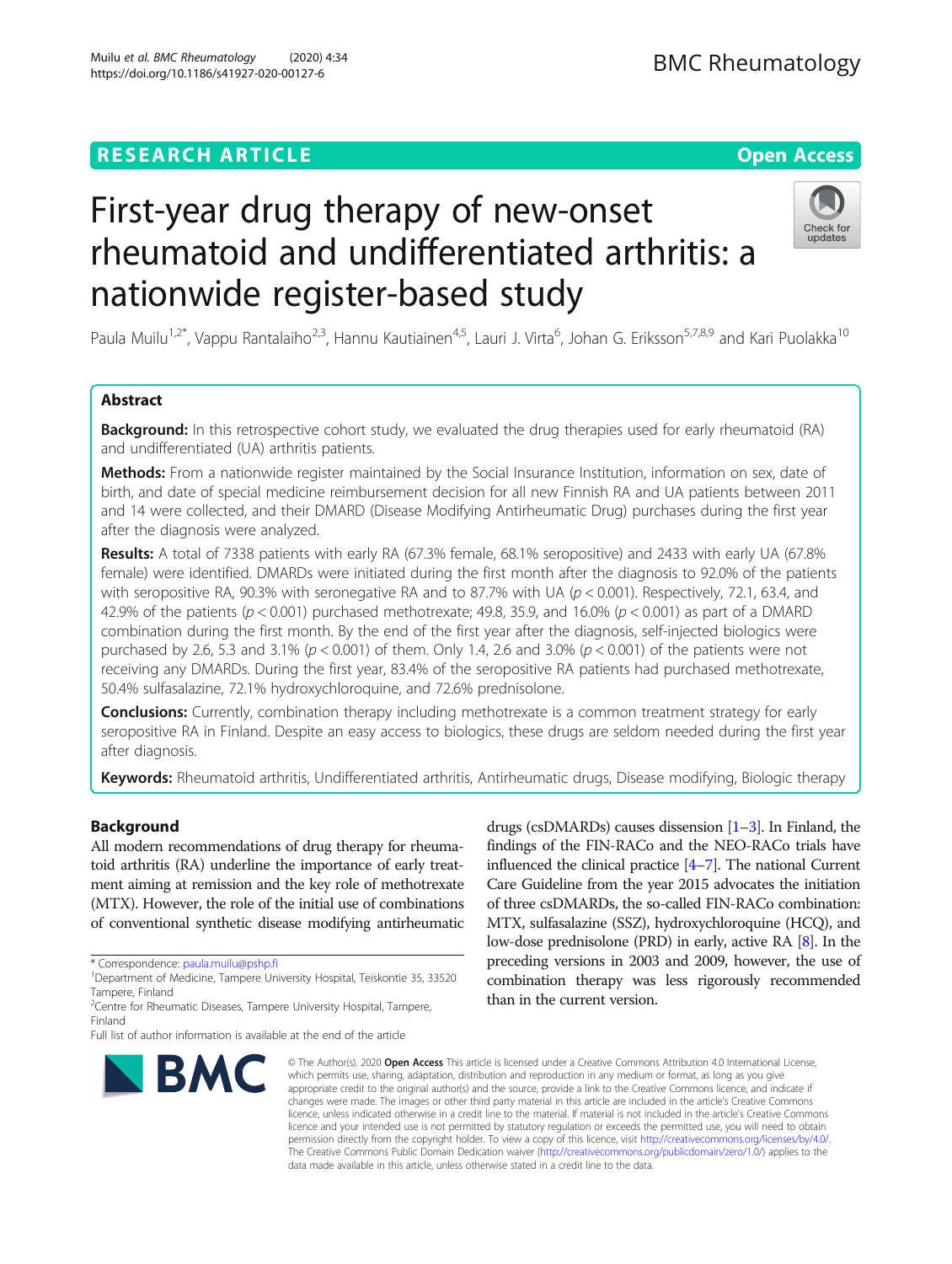Undifferentiated arthritis (UA) is an inflammatory arthritis where no specific diagnostic criteria are fulfilled. In Finland there are no specific early arthritis clinics, nor distinct treatment recommendations for UA, but the active treat-to-target (T2T) principle has been followed in clinical practice [9].

Implementing recommendations in real life may sometimes be suboptimal, but eventually they do bring about improvement to the use of DMARDs [10]. The data on the modern DMARD prescription patterns in early RA is still scarce, and seldom detailed. In a review article of studies done in 2002–2013, the penetration of antirheumatic therapy was found to be better in cohorts treated by rheumatologists (77–98%) than in cohorts allegedly treated by a mix of physicians (39–63%) [11]. In addition, a patient may not always use the prescribed medication. In the present study we describe how Finnish patients with early RA or UA purchased DMARDs between 2011 and 2015.

## **Methods**

Finland's National Health Insurance covers both Finnish and foreign citizens residing permanently in Finland. The costs of most medicines prescribed by a doctor for the treatment of a disease are partially reimbursed by the Social Insurance Institution (SII) either at basic, lower special, or higher special rate, depending on the duration and severity of the disease. Patients with chronic inflammatory rheumatic disorders can be granted a special reimbursement (SR) (reimbursement of 65 to 72% of the drug price) for antirheumatic drugs after filling a medical certificate to SII. This certificate must describe the diagnostic procedures, an ICD10 diagnosis, and prescribed medication and be written in a rheumatology clinic. The certificates are reviewed by an insurance physician of the SII before the special reimbursement is granted after approximately 2–4 weeks. At one transaction, up to 3 months' supply of medicines can be reimbursed. Since it is economically very much in the patients' interest, practically all Finnish patients with anti-rheumatic medication for chronic inflammatory rheumatic disorders are entitled to reimbursement, and the pharmacists encourage their customers to request it if the reimbursement has not been applied for. There is also an annual maximum limit of out-of-pocket costs, which in 2020 is set at EUR 578. If the patients exceed the annual maximum, they can get an additional reimbursement, which means that for the rest of the year, they only pay a EUR 2.50 co-payment for each reimbursable medicine. This is of the greatest importance when the patient is prescribed some of the expensive medications such as self-injected biologics.

### Patient cohort

On grounds of the information in these medical certificates, SII maintains a nationwide register of the reimbursement decisions and the 3-digit ICD10 diagnoses behind them. From this register we assessed data collected between 1 January 2011 and 31 December 2014, and collected information on adult  $($  > 16 years old) patients who, for the first time, had been granted a special reimbursement of medications for rheumatoid factor (RF) and/or anti-citrullinated peptide antibody (ACPA) positive (ICD-10 diagnosis M05) RA, RF and ACPA negative RA (M06), or UA (M13). The information included sex, date of birth, and the date of the reimbursement decision which is the index day in our study.

The SII maintains also a register on the drugs purchased from pharmacies and reimbursed according to the basic or the special rate. In this register, drugs are classified according to the Anatomical Therapeutic Chemical (ATC) code. The register also includes the amount of the drug and the date of purchase. From this register, we collected data on the drugs purchased by the study cohort for 31 days before the index day (to include medications possibly purchased before the reimbursement decision) and for up to 1 year after the index day. All csDMARDs, glucocorticoids and self-injected biologics were included in the analysis. The number of DMARD purchases by the end of the first year after the index date was evaluated in each diagnosis group, as well as among the patients who initiated the FIN-RACo combination (with or without PRD) or not. Our study does not include the small proportion of patients who have received intravenous biologicals in public hospitals at their cost, because these medications are not reimbursed and registered by the SII.

#### Statistical methods

Statistical comparisons between diagnoses were made by using the χ2 test. Multivariate analyses were performed to identify whether age and gender were associated with the initiation of DMARD therapy (versus no DMARDs) or with the initiation of combination therapy (versus monotherapy) within the first month after the index date in each diagnosis group separately.

## Results

Between 2011 and 2014, altogether 9771 adult  $(>16$ years old) patients with a new inflammatory arthritis diagnosis were identified, 4998 patients with seropositive RA [67.0% female, mean (SD) age 58 (15) years]; 2340 with seronegative RA [67.7% female, 56 (17) years]; and 2433 with UA [67.8% female, age 49 (17) years].

The drugs purchased by the patients during the first month after the index day are presented in Table 1. The seropositive RA patients used more all, as well as MTXbased csDMARD-combinations, more MTX and prednisolone than the seronegative RA or UA patients. The use of any other csDMARDs than MTX, SSZ, or HCQ was rare during the first months in all patient groups,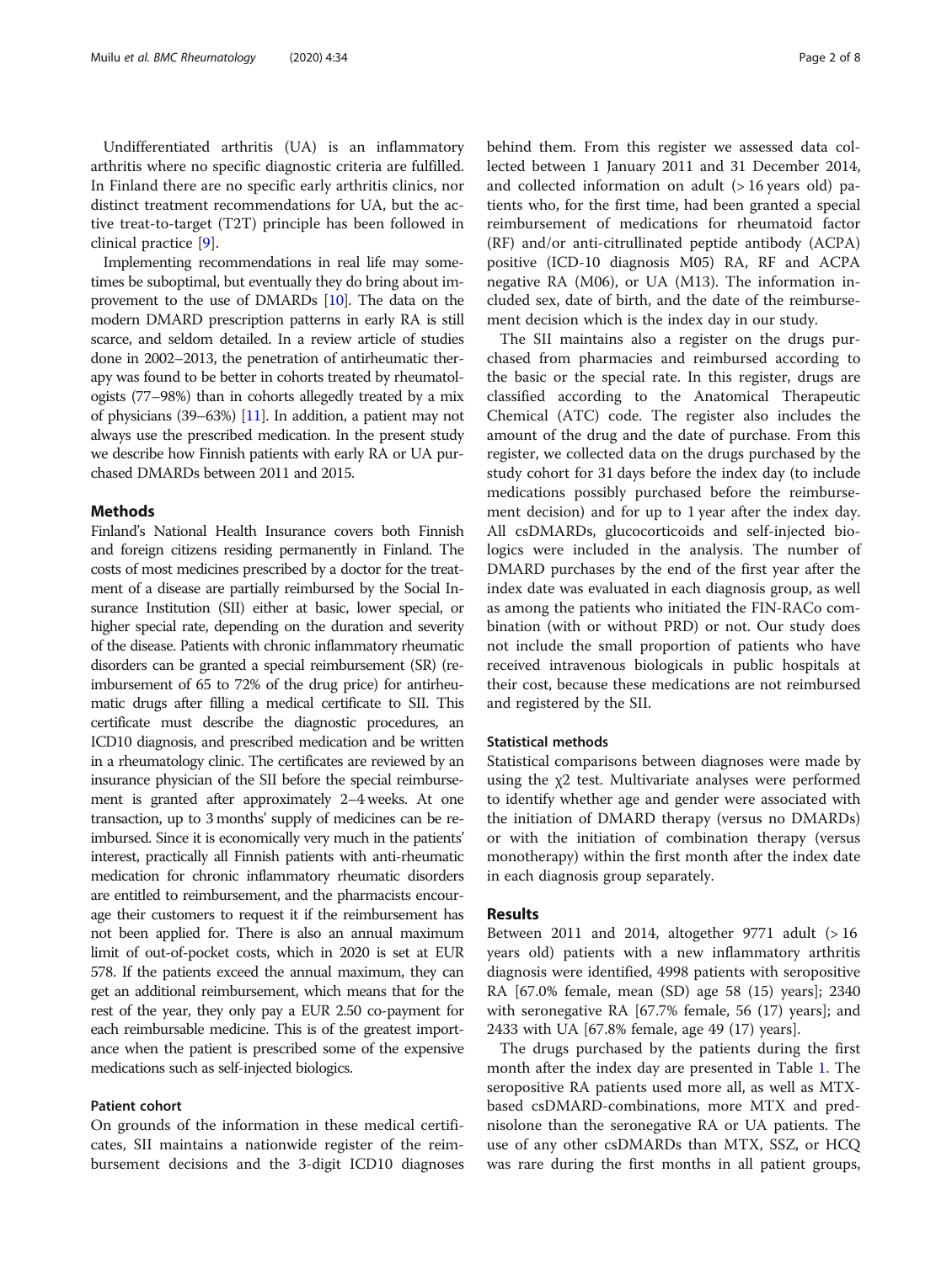| Table 1 Numbers and proportions (%) of patients with seropositive rheumatoid arthritis (RA), seronegative RA and undifferentiated<br>arthritis using various anti-rheumatic drugs and drug combination strategies by the end of the first month after arthritis diagnosis |                                                 |                                                 |                                          |            |  |  |  |  |
|---------------------------------------------------------------------------------------------------------------------------------------------------------------------------------------------------------------------------------------------------------------------------|-------------------------------------------------|-------------------------------------------------|------------------------------------------|------------|--|--|--|--|
|                                                                                                                                                                                                                                                                           | Seropositive rheumatoid arthritis<br>$N = 4998$ | Seronegative rheumatoid arthritis<br>$N = 2340$ | Undifferentiated arthritis<br>$N = 2433$ | $p$ -value |  |  |  |  |

|                                        | Seropositive rheumatoid arthritis<br>$N = 4998$ | Seronegative rheumatoid arthritis<br>$N = 2340$ | Undifferentiated arthritis<br>$N = 2433$ | <i>p</i> -value |
|----------------------------------------|-------------------------------------------------|-------------------------------------------------|------------------------------------------|-----------------|
| Females N (%)                          | 3349 (67.0)                                     | 1584 (67.7)                                     | 1650 (67.8)                              |                 |
| Mean age at diagnosis, years (SD)      | 58 (15)                                         | 56 (17)                                         | 49 (17)                                  |                 |
| Combination strategies of DMARDs, N(%) |                                                 |                                                 |                                          |                 |
| Two DMARDs                             | 1684 (33.7)                                     | 727 (31.1)                                      | 395 (16.2)                               | < 0.001         |
| Three DMARDs                           | 1118 (22.4)                                     | 255 (10.9)                                      | 77(3.1)                                  | < 0.001         |
| MTX-based combination                  | 2489 (49.8)                                     | 841 (35.9)                                      | 390 (16.0)                               | < 0.001         |
| FIN-RACo combination*                  | 1114(22.3)                                      | 253 (10.8)                                      | 75(3.1)                                  | < 0.001         |
| $MTX + SSZ + HCQ + PRD$                | 922 (18.4)                                      | 205 (8.8)                                       | 52(2.1)                                  |                 |
| $MTX + SSZ + HCQ$                      | 192 (3.8)                                       | 48 (2.1)                                        | 23(0.9)                                  |                 |
| <b>Medications</b>                     |                                                 |                                                 |                                          |                 |
| Methotrexate (MTX)                     | 3602 (72.1)                                     | 1483 (63.4)                                     | 1043 (42.9)                              | < 0.001         |
| MTX per os                             | 3428 (68.6)                                     | 1399 (59.8)                                     | 949 (39.0)                               |                 |
| MTX s.c.                               | 174(3.5)                                        | 84 (3.6)                                        | 94 (3.9)                                 |                 |
| Sulfasalazine (SSZ)                    | 2059 (41.2)                                     | 880 (37.6)                                      | 1121 (46.1)                              | < 0.001         |
| Hydroxychloroquine (HCQ)               | 2272 (55.5)                                     | 940 (40.2)                                      | 472 (19.4)                               | < 0.001         |
| Leflunomide                            | 51(1.0)                                         | 30(1.3)                                         | 23(1)                                    | 0.48            |
| Azathioprine                           | 29(0.6)                                         | 11(0.5)                                         | 14(0.6)                                  | 0.83            |
| Aurathiomalate                         | 9(0.2)                                          | 2(0.1)                                          | 2(0.1)                                   | 0.44            |
| Auranofin                              | 3(0.1)                                          | 1(0.0)                                          | 1(0.0)                                   | 0.95            |
| Cyclosporine                           | 1(0.0)                                          | 3(0.1)                                          | 6(0.3)                                   | 0.015           |
| Prednisolone (PRD)                     | 3025 (60.5)                                     | 1352 (57.8)                                     | 890 (36.6)                               | < 0.001         |
| Self-injected biologics (all)          | 41(0.8)                                         | 28 (1.2)                                        | 17(0.7)                                  | 0.15            |
| Etanercept                             | 3(0.06)                                         | 11(0.47)                                        | 2(0.08)                                  |                 |
| Adalimumab                             | 4(0.08)                                         | 6(0.27)                                         | 1(0.04)                                  |                 |
| Certolizumab                           | 1(0.02)                                         | 0(0)                                            | 0(0)                                     |                 |
| Golimumab                              | 3(0.03)                                         | 1(0.04)                                         | 0(0)                                     |                 |
| Abatacept                              | 1(0.02)                                         | 0(0)                                            | 0(0)                                     |                 |
| No antirheumatic medication            | 401 (8.0)                                       | 227 (9.7)                                       | 300 (13.3)                               | < 0.001         |
| Only prednisolone                      | 85 (1.7)                                        | 63(2.7)                                         | 46 (1.9)                                 | 0.61            |

\*FIN-RACo combination: Methotrexate (MTX), sulfasalazine (SSZ), and hydroxychloroquine (HCQ) often combined with low-dose prednisolone (PRD)

and only a handful of patients started using self-injected biological DMARDs (bDMARDs) at this early phase.

other groups the proportion of patients with no medications was even smaller ( $p < 0.001$ ).

As expected, during the first year the proportions of patients purchasing any csDMARDs increased, especially in the seropositive RA group (Table 2). MTX, SSZ, and HCQ remained the absolute most used drugs, followed by leflunomide (LEF) with approximately 5% of patients in each group having purchased it during the first year; all other csDMARDs having a much smaller share. Self-injected biologics were initiated by 5.3% of the seronegative RA patients, and less often in the two other patient groups  $(p < 0.001)$ . Only 3% of the patients in the UA group had not purchased any DMARDs during the first year, in the

The median numbers (IQR) of patients' DMARD purchases by the end of the first year after diagnosis are presented in Table 2. We further divided patients into two groups depending on whether they were initially treated with the FIN-RACo combination (MTX + SSZ + HCQ) or not. In the FIN-RACo group, the median (IQR) number of DMARD purchases was 18 (15 to 22) for seropositive RA, 19 (15 to 22) for seronegative RA, and 18 (15 o 24) for UA during the first year, whereas the respective numbers in the non-FIN-RACo group were 10 (6 to 13) for seropositive RA, 9 (6 to 13) for seronegative RA, and 7 (4 to 11) for UA. Thus, patients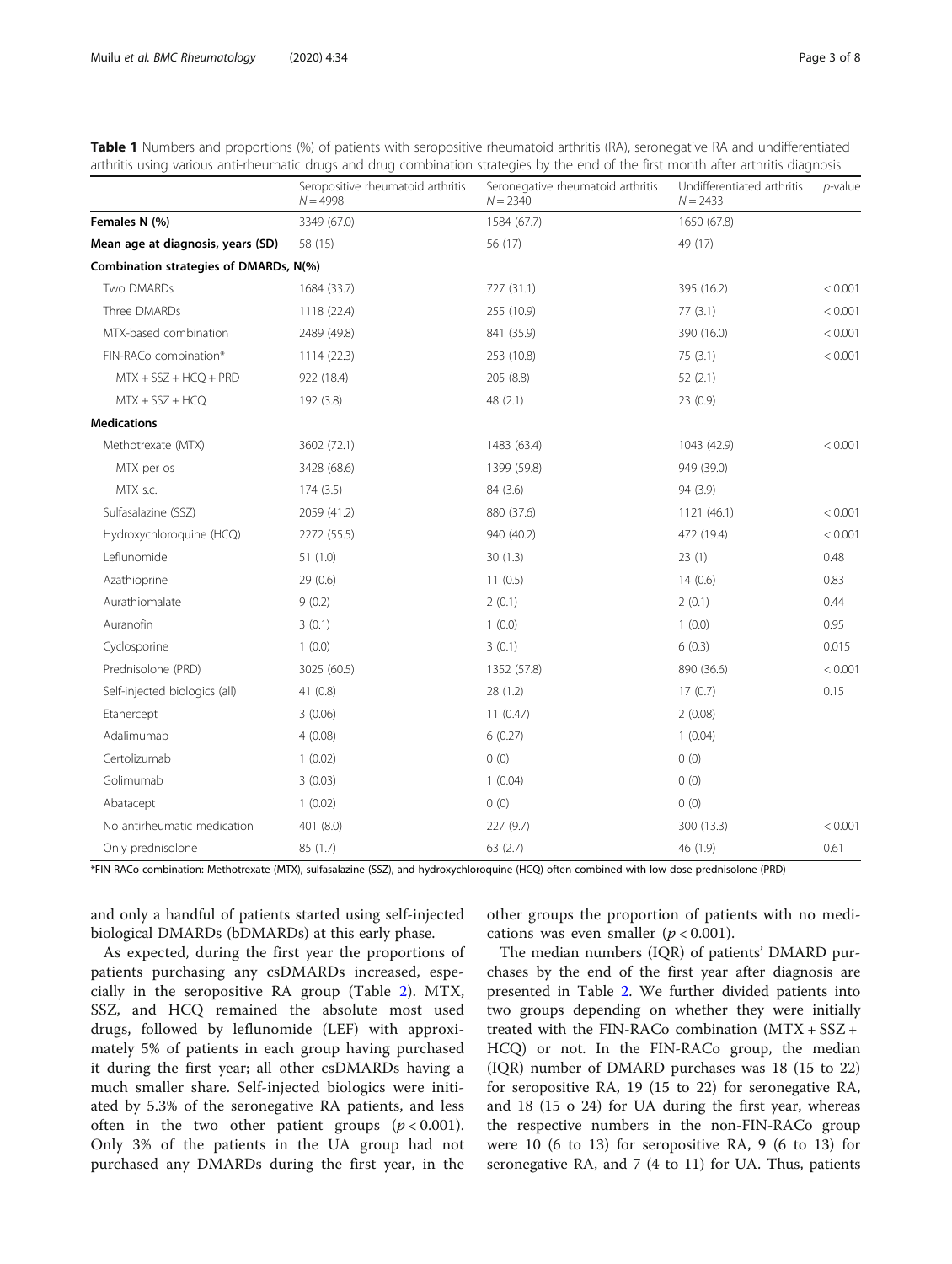|                                            | Seropositive rheumatoid arthritis<br>$N = 4998$ | Seronegative rheumatoid arthritis<br>$N = 2340$ | Undifferentiated arthritis<br>$N = 2433$ | $p$ -value |
|--------------------------------------------|-------------------------------------------------|-------------------------------------------------|------------------------------------------|------------|
| Females N (%)                              | 3349 (67.0)                                     | 1584 (67.7)                                     | 1650 (67.8)                              |            |
| Mean age at diagnosis, years (SD)          | 58 (15)                                         | 56 (17)                                         | 49 (17)                                  |            |
| Number of DMARD purchases,<br>median (IQR) | 11(7, 16)                                       | 10(6, 14)                                       | 7(4, 11)                                 | < 0.001    |
| <b>Medications</b>                         |                                                 |                                                 |                                          |            |
| Methotrexate (MTX)                         | 4167 (83.4)                                     | 1789 (76.4)                                     | 1512 (62.1)                              | < 0.001    |
| MTX per os                                 | 3998 (80.0)                                     | 1706 (72.9)                                     | 1406 (57.8)                              |            |
| MTX s.c.                                   | 625(12.5)                                       | 308 (13.2)                                      | 310 (12.7)                               |            |
| Sulfasalazine (SSZ)                        | 2520 (50.4)                                     | 1090 (46.6)                                     | 1362 (56.0)                              | < 0.001    |
| Hydroxychloroquine (HCQ)                   | 3603 (72.1)                                     | 1357 (58.0)                                     | 866 (35.6)                               | < 0.001    |
| Leflunomide                                | 256(5.1)                                        | 121(5.2)                                        | 119 (4.9)                                | 0.89       |
| Azathioprine                               | 65(1.3)                                         | 31(1.3)                                         | 23(0.9)                                  | 0.37       |
| Aurathiomalate                             | 42 (0.8)                                        | 12(0.5)                                         | 8(0.3)                                   | 0.023      |
| Auranofin                                  | 4(0.1)                                          | 2(0.1)                                          | 2(0.1)                                   | 0.99       |
| Cyclosporine                               | 13(0.3)                                         | 10(0.4)                                         | 23(0.9)                                  | < 0.001    |
| Prednisolone (PRD)                         | 3626 (72.6)                                     | 1706 (72.9)                                     | 1283 (52.7)                              | < 0.001    |
| Self-injected biologics (all)              | 131(2.6)                                        | 125(5.3)                                        | 76(3.1)                                  | < 0.001    |
| Etanercept                                 | 53(1.1)                                         | 55 (2.4)                                        | 31(1.3)                                  |            |
| Adalimumab                                 | 40(0.8)                                         | 48 (2.1)                                        | 29(1.2)                                  |            |
| Certolizumab                               | 230.5                                           | 19(0.8)                                         | 12(0.5)                                  |            |
| Golimumab                                  | 19(0.4)                                         | 19(0.8)                                         | 9(0.4)                                   |            |
| Abatacept                                  | 8(0.2)                                          | 5(0.2)                                          | 1(0.04)                                  |            |
| Tocilizumab                                | 4(0.1)                                          | 1(0.04)                                         | 1(0.04)                                  |            |
| Ustekinumab                                | 0(0)                                            | 0(0)                                            | 1(0.04)                                  |            |
| No antirheumatic medication                | 71(1.4)                                         | 60(2.6)                                         | 73 (3.0)                                 | < 0.001    |
| Only prednisolone                          | 25 (0.5)                                        | 30(1.3)                                         | 24(1.0)                                  | < 0.001    |

Table 2 Numbers and proportions (%) of patients with seropositive rheumatoid arthritis (RA), seronegative RA and undifferentiated arthritis having used various anti-rheumatic drugs by the end of the first year after arthritis diagnosis. Also, the number of DMARD purchases by the patients during the first year after diagnosis is shown

in the FIN-RACo group had almost twice as many DMARD purchases as the rest of the patients.

In multivariate analyses, using age and gender as covariates, we found that gender did not predict whether DMARDs were initiated or not, or whether the patient was treated with combination therapy or monotherapy during the first month after the index date in any of the three diagnosis groups. Higher age was negatively associated with DMARD initiation within a month from diagnosis among UA patients [OR 0.99 (CI 0.98 to 0.99)] but not among RA patients. The initiation of combination therapy decreased with a rising age among seropositive RA patients [OR 0.99 (CI 0.98 to 0.99)] but not among other diagnosis groups.

# **Discussion**

In Finland, early arthritis patients are mainly treated by rheumatologists. The Current Care Guideline advises general practitioners to refer all patients with suspected RA to specialist clinics. In addition, a rheumatologist's certificate is needed to apply special reimbursement for antirheumatic medication, by which we identified our cases. Consequently, our cohort includes those arthritis patients, who had been examined by rheumatologists and prescribed DMARDs and glucocorticoids. Obviously, all patients with UA are not included. These facts explain, why within one month from the index date more than 90% of the RA patients purchased DMARDs and nearly 70% MTX. In seropositive patients, the percentages were higher, and within one year, only 1.4% of the seropositive and 2.6% of the seronegative RA patients had not purchased any DMARDs. For the UA patients the DMARD coverage was slightly less. These numbers also suggest a good drug adherence among Finnish arthritis patients.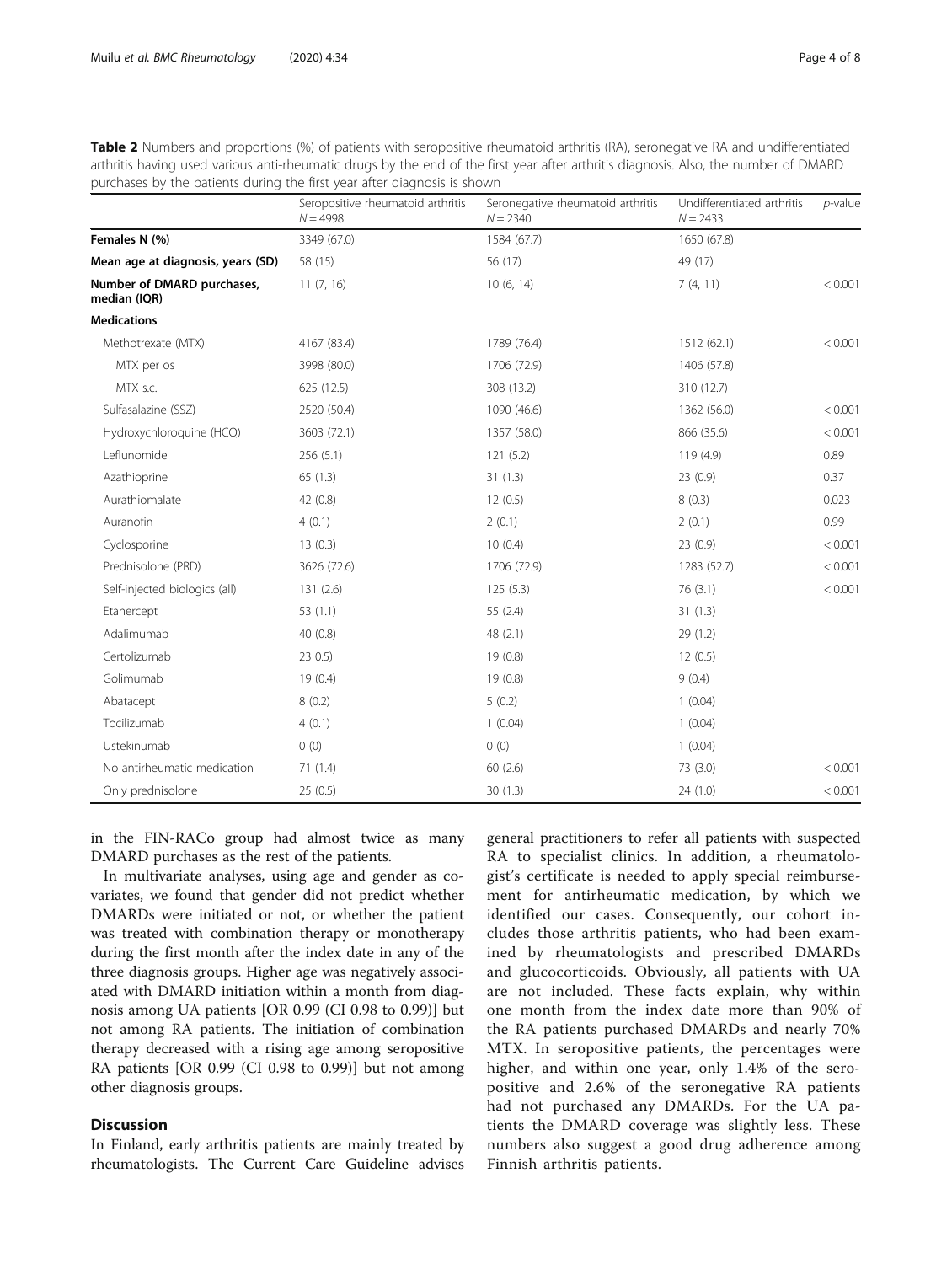Our results may not be comparable with studies in other settings. In a Canadian cohort studying the DMARD treatment of 24,942 early RA patients during the year following the diagnosis in 1997–2006, only 21% of patients treated by a general practitioner received any DMARDs, but 67% of those treated by a rheumatologist did so [12]. In a Danish cohort of 1516 early RA patients studying the initiation of MTX between 1996 and 2006, only 21% of the patients received MTX within 90 days; though, in 13% of the patients another DMARD had been initiated [13]. In studies based on large RA cohorts from US commercial and Medicare claims databases, the initiation of DMARD treatment within one year after diagnosis decreased from 63 to 56% between the cohorts 2004–08 and 2009–12 [14, 15]. Another US study based on claims databases found that over half of the 63,101 RA patients identified did not receive DMARD treatment within 90 days after diagnosis [16]. In a smaller Canadian cohort of 204 early RA patients in 2003–06, only 23% were prescribed a DMARD within 3 months and 47% within 6 months [17]. Also, in a recent Italian cohort of 1336 RA patients, less than 40% of the patients had started treatment with MTX within 3–6 months from the diagnosis [18].

Better coverages are found in contemporary materials treated by rheumatologists. In the French ESPOIR cohort of 775 early inflammatory arthritis patients, 77% received at least one DMARD after a median of four months [19]. A Canadian study of 339 RA patients found that 92% of the patients began DMARD therapy within three months [20]. In a multicenter ERAN cohort in UK and Eire, DMARDs were prescribed to 97% of the 808 early RA patients; however, the median time of DMARD initiation was 8 months after the symptom onset [21]. An Italian study reported that 83% of 10,401 patients were prescribed a csDMARD at RA diagnosis but only 6% of them received combination therapy [22].

Our previous analysis of Finnish early RA patients between 2000 and 2007 showed that although at the beginning of the study period SSZ was the most commonly prescribed DMARD during the first 3 months after the diagnosis, at the end of the observation period (2006– 07) it had given way to MTX (69%) and combination DMARDs (53%) as the initial treatment [23]. Our earlier results also demonstrated that the proportion of patients starting triple combination within the first month increased from 6 to 16% between 2000 and 07. Our current results confirm that there has been a further increase. However, only 22% of early seropositive RA patients commenced the triple therapy recommended in the latest 2015 Current Care Guideline [8]. The Finnish recommendations from 2009 favored the start of the triple therapy and low dose prednisolone only for patients with very active RA, but not automatically as the first choice in all patients. Also, real life patients diagnosed with RA have seldom as active disease as patients in clinical trials [24], and further, they may have comorbidities and polypharmacy contraindicating certain medications, thus it is possible that rheumatologists base their decisions more on T2T principle than on slavishly following certain recommendations [25]. Either way, since we are lacking data of the levels of activity of the patients' disease, further conclusions on whether only one-fifth of the patients had active disease requiring triple therapy cannot be drawn.

There is a distinction between guidelines encouraging a T2T strategy on the one hand and what actually happens in practice. In an ESPOIR cohort, where adherence to three of the EULAR recommendations concerning the start and early adjustment of DMARDs was studied, the adherence rate for all three recommendations was only 23% among early arthritis patients [26]. Still, among those patients whose treatment adhered to given recommendations, the risk of clinical and radiographic progression was lower. Knowing that the fulfilment of treatment guidelines in real life is always suboptimal, the strict national treatment recommendations, such as the recommendation of triple therapy initiation in early RA in Finland, will probably lead to optimal outcomes.

The number of DMARD purchases could reflect drug adherence although some patients may not always buy medication for the next three months as usually happens. In our analysis, the patients initiating the FIN-RACo combination had twice the number of DMARD purchases during the first year compared to those patients who did not start with the FIN-RACo combination. Frequent purchases suggest a regular drug usage and good survival rate of the FIN-RACo combination.

Two Finnish studies based on real life early arthritis patient cohorts have been published. The first one included 406 early RA or UA patients between 2008 and 11 [27]. Of the RA patients, at three months 20% were using triple therapy, 33% other MTX based combination, 36% MTX monotherapy, and 8% other DMARD monotherapy; for the UA patients the respective percentages were 6, 28, 43, and 17%, respectively. At one year, the proportions of RA patients using various medications had not changed markedly. In a more recent (2011–14) FIN-ERA cohort of 611 DMARD naïve early arthritis patients (506 RA and 105 UA patients) recruited in five Finnish outpatient rheumatology clinics, MTX-based combination therapy was initiated to 68% of the patients and the proportion of triple combination (MTX, SSZ and HCQ) was 31% [28]. These results, in line with our results, show that DMARD initiation for early arthritis patients is generally comprehensive in Finland.

In Finland there are no separate treatment recommendations for UA, but the active T2T principle is widely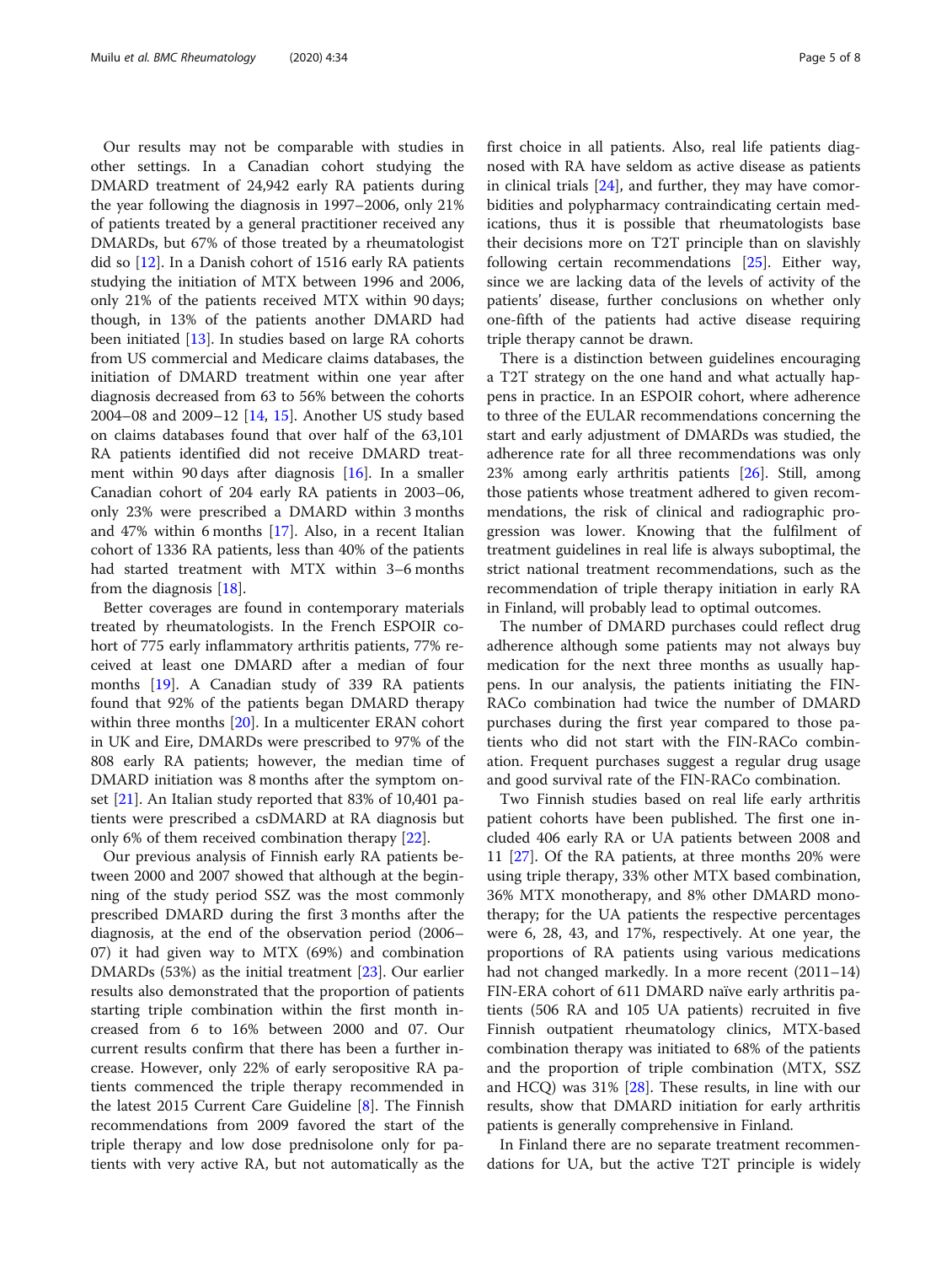used in clinical practice regardless of the diagnosis. The European League of EULAR recommendations for early arthritis in 2007 recommended for patients at risk of developing persistent and/or erosive arthritis a DMARD as early as possible, preferably MTX, even if no classification criteria for a specific disease are fulfilled [29]. The latest update of the recommendation in 2016 presented no major changes to these principles [9]. The fulfillment of the EULAR recommendations for the treatment of early arthritis was studied in 813 patients from the ESPOIR cohort between 2002 and 05; 78% of patients started a DMARD, 67% MTX and 52% reached remission [30]. In our material the DMARD initiation was more comprehensive, but the proportion on MTX lower; this might be explained by the fact that traditionally SSZ has been prescribed in seronegative oligoarthritis in Finland.

In our study, the use of self-injected biological DMARDs was more common among seronegative RA patients than seropositive RA or UA patients. Seronegative RA may be a heterogenous group of diseases, as shown in a recent 10-year observational study [31], thus explaining poorer treatment outcomes with csDMARDs and a greater need for switching to bDMARDs.

A shortcoming of this study is the lack of clinical data; we do not have information of the disease's activity at diagnosis, nor at follow-up. Further, we may miss patients that the physician intends not to treat. Nevertheless, the incidence of seropositive RA has remained stable throughout this millennium, that of seronegative RA has decreased slightly supposedly due to changed diagnostics, and for the same reason, the incidence of UA has increased  $[32]$ . Thus, it seems unlikely that we are missing many patients. However, since this is a register-based study and we lack the data on the duration of symptoms before the diagnosis, it is possible that the current study includes some patients that are diagnosed with a time lag; in these cases, DMARDs used represent patients' initial treatment rather than the treatment of early rheumatic disease. Also, we do not know how high a proportion of UA patients received a more specific diagnosis later; this could offer an interesting area for further research. Further, in the lack of clinical data it is possible that a certain proportion of the UA patients in our study may not be comparable to patients in so called early arthritis clinics, but have a chronic inflammatory arthritis requiring specific anti-rheumatic drug therapy.

Even though we do not have any clinical outcome measures, the initiation of self-injected biologics served as a surrogate marker of treatment failure. We were expecting to see that patients having received combination DMARDs as their first treatment, and thus judged by their treating rheumatologist to have an active disease

to be the ones to end up starting a biologic earlier and more often than other patients, but at least during the first year that was not the case. Thus, at least in the early phase, combination DMARD treatment appears to be effective.

Although we are lacking the data on infusion based biological drugs, only a small proportion of patients are initiating them during the first year after the diagnosis, the time period of interest in our study. According to the Finnish ROB-FIN register study, in 2004–14 the first TNF-inhibitors were initiated to RA patients after a median (IQR) of 8.2 (2.4–17) years of disease duration, most often with adalimumab (39%) or etanercept (39%), while infliximab was a rarer choice (12%) [33]. According to the most recent, yet unpublished, ROB-FIN register data from 2010 to 15, the use of infliximab as the first biologic had decreased from 7.5 to 4.2% for RA patients (Kalle Aaltonen, personal communication). Rituximab was the first choice for as many as 20–23% of the RA patients. Still, the majority started self-injected drugs, and the median (IQR) point of starting the first biologic was after 10 (4.4–18) years of disease duration. Consequently, our results of the first year treatment would hardly have changed markedly, were the infusion-based drugs included.

## Conclusions

In this study we wanted to describe the drug therapies used for early rheumatoid (RA) and undifferentiated (UA) arthritis patients between 2011 and 2015. The rheumatologistbased treatment received by the Finnish new-onset arthritis patients is early initiation of cDMARDs, mainly MTX, and often in combinations.

#### **Abbreviations**

ACPA: Anti-citrullinated peptide antibody; ATC: Anatomical Therapeutic Chemical; bDMARDs: Biological DMARDs; csDMARD: Conventional synthetic disease modifying antirheumatic drug; EULAR: European League Against Rheumatism; FIN-RACo: The Finnish Rheumatoid Arthritis Combination Therapy Trial; HCQ: Hydroxychloroquine; LEF: Leflunomide; MTX: Methotrexate; PRD: Prednisolone; RA: Rheumatoid arthritis; RF: Rheumatoid factor; ROB-FIN: The National Register for Biologic Treatment in Finland; SII: Social Insurance Institution; SR: Special reimbursement; SSZ: Sulfasalazine; UA: Undifferentiated arthritis; T2T: Treat-to-target

#### Acknowledgements

The authors would like to thank professor emerita Liisa Rantalaiho for her help with the language of this manuscript.

#### Authors' contributions

PM, VR, HK, LV, and KP have participated in the conception and design of the study, and have contributed to the interpretation of the results. KP and LV contributed to the acquisition of data. HK conducted the statistical analyses. PM and VR were the main contributors in writing the manuscript, but all authors (PM, VR, HK, LV, JE, and KP) contributed to critical revision of the manuscript. All authors have read and approved the final manuscript before submission.

#### Funding

This study was funded by Competitive State Research Financing of the Expert Responsibility Area of Tampere University Hospital (grant number 9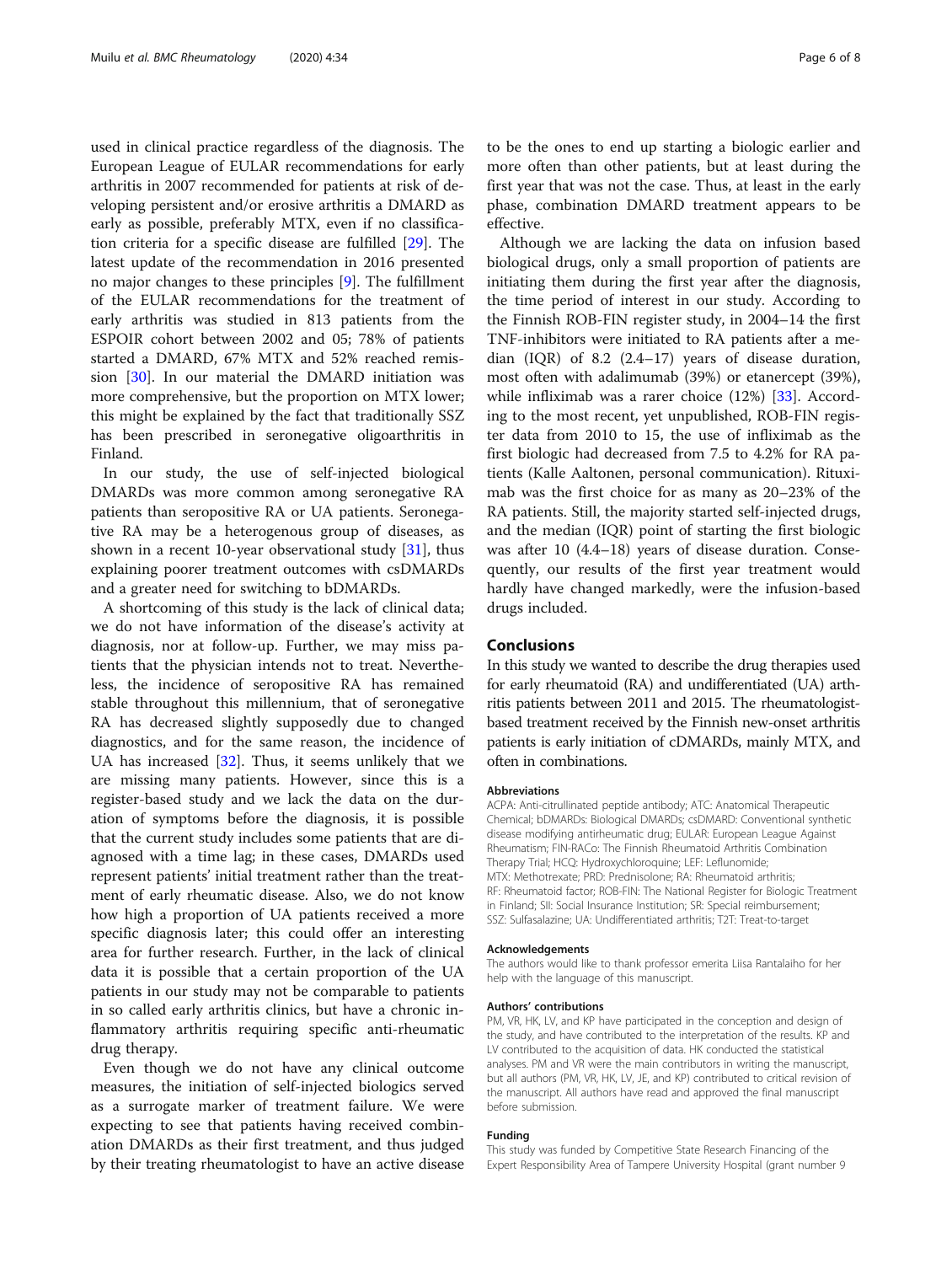U050), the Finnish Rheumatology Research Foundation, Tampereen Reumayhdistys, and by the Finnish Cultural Foundation.

#### Availability of data and materials

The data that support the findings of this study are available from the Social Insurance Institution (SII) of Finland but restrictions apply to the availability of these data, which were used under license for the current study, and so are not publicly available. Data are however available from the authors upon reasonable request and with permission of the SII.

### Ethics approval and consent to participate

Only unidentifiable register data were used and patients were not contacted, thus the Finnish legislation did not require an approval by an ethics committee.

#### Consent for publication

Not applicable.

#### Competing interests

Dr. Muilu reports a Congress trip from UCB Pharma, a Congress trip from MSD Finland and a congress trip from Sanofi Genzyme outside the submitted work. Dr. Rantalaiho reports a speaker's honorarium and a congress trip from Pfizer, a congress trip from Celegen and a congress trip from Mylan outside the submitted work. Dr. Puolakka, Dr. Virta, Dr. Eriksson, and Mr. Kautiainen have nothing to disclose.

#### Author details

<sup>1</sup>Department of Medicine, Tampere University Hospital, Teiskontie 35, 33520 Tampere, Finland. <sup>2</sup>Centre for Rheumatic Diseases, Tampere University Hospital, Tampere, Finland. <sup>3</sup>Faculty on Medicine and Health Technology, Tampere University, Tampere, Finland. <sup>4</sup> Primary Health Care Unit, Kuopio University Hospital, Kuopio, Finland. <sup>5</sup>Folkhälsan Research Center, Helsinki, Finland. <sup>6</sup>Research Department, Social Insurance Institution of Finland, Turku, Finland. <sup>7</sup>Department of General Practice and Primary Health Care, University of Helsinki, Helsinki, Finland. <sup>8</sup>Department of Obstetrics and Gynecology, National University Singapore, Yong Loo Lin School of Medicine, Singapore, Singapore. <sup>9</sup>Singapore Institute for Clinical Sciences (SICS), Agency for Science, Technology and Research (A\*STAR), Singapore, Singapore. <sup>10</sup>Department of Medicine, South Karelia Central Hospital, Lappeenranta, Finland.

#### Received: 8 November 2019 Accepted: 30 March 2020 Published online: 03 July 2020

#### References

- 1. National Collaborating Centre for Chronic Conditions, (UK). Rheumatoid arthritis: National Clinical Guideline for Management and Treatment in Adults. 2009.
- 2. Singh JA, Saag KG, Bridges SL Jr, Akl EA, Bannuru RR, Sullivan MC, et al. 2015 American College of Rheumatology Guideline for the treatment of rheumatoid arthritis. Arthritis Rheumatol. 2016;68:1–26.
- Smolen JS, Landewe R, Bijlsma J, Burmester G, Chatzidionysiou K, Dougados M, et al. EULAR recommendations for the management of rheumatoid arthritis with synthetic and biological disease-modifying antirheumatic drugs: 2016 update. Ann Rheum Dis. 2017;76:960–77.
- 4. Mottonen T, Hannonen P, Leirisalo-Repo M, Nissila M, Kautiainen H, Korpela M, et al. Comparison of combination therapy with single-drug therapy in early rheumatoid arthritis: a randomised trial. FIN-RACo trial group. Lancet. 1999;353:1568–73.
- Rantalaiho V, Korpela M, Hannonen P, Kautiainen H, Jarvenpaa S, Leirisalo-Repo M, et al. The good initial response to therapy with a combination of traditional disease-modifying antirheumatic drugs is sustained over time: the eleven-year results of the Finnish rheumatoid arthritis combination therapy trial. Arthritis Rheum. 2009;60:1222–31.
- 6. Leirisalo-Repo M, Kautiainen H, Laasonen L, Korpela M, Kauppi MJ, Kaipiainen-Seppanen O, et al. Infliximab for 6 months added on combination therapy in early rheumatoid arthritis: 2-year results from an investigator-initiated, randomised, double-blind, placebo-controlled study (the NEO-RACo study). Ann Rheum Dis. 2013;72:851–7.
- 7. Rantalaiho V, Kautiainen H, Korpela M, Hannonen P, Kaipiainen-Seppanen O, Mottonen T, et al. Targeted treatment with a combination of traditional
- 8. Rheumatoid arthritis (online). Current Care Guidelines. Working group set up by the Finnish Medical Society Duodecim and the Finnish Society for Rheumatology. Helsinki: The Finnish Medical Society Duodecim, 2017 (referred 08.06.2015) Available at: [www.kaypahoito.fi/web/english/guidelines.](http://www.kaypahoito.fi/web/english/guidelines)
- Combe B, Landewe R, Daien CI, Hua C, Aletaha D, Alvaro-Gracia JM, et al. 2016 update of the EULAR recommendations for the management of early arthritis. Ann Rheum Dis. 2017;76:948–59.
- 10. Judge A, Wallace G, Prieto-Alhambra D, Arden NK, Edwars CJ. Can the publication of guidelines change the management of early rheumatoid arthritis? An interrupted time series analysis from the United Kingdom. Rheumatology (Oxford). 2015;54:2244–8.
- 11. Schmajuk G, Solomon DH, Yazdany J. Patterns of disease-modifying antirheumatic drug use in rheumatoid arthritis patients after 2002: a systematic review. Arthritis Care Res (Hoboken). 2013;65:1927–35.
- 12. Widdifield J, Bernatsky S, Paterson JM, Thorne JC, Cividino A, Pope J, et al. Quality care in seniors with new-onset rheumatoid arthritis: a Canadian perspective. Arthritis Care Res (Hoboken). 2011;63:53–7.
- 13. de Thurah A, Norgaard M, Johansen M, Stengaard-Pedersen K. Time to methotrexate treatment in patients with rheumatoid arthritis referred to hospital. Scand J Rheumatol. 2010;39:19–25.
- 14. Bonafede MM, Fox KM, Johnson BH, Watson C, Gandra SR. Factors associated with the initiation of disease-modifying antirheumatic drugs in newly diagnosed rheumatoid arthritis: a retrospective claims database study. Clin Ther. 2012;34:457–67.
- 15. Bonafede M, Johnson BH, Shah N, Harrison DJ, Tang D, Stolshek BS. Diseasemodifying antirheumatic drug initiation among patients newly diagnosed with rheumatoid arthritis. Am J Manag Care. 2018;24:SP285.
- 16. Kern DM, Chang L, Sonawane K, Larmore CJ, Boytsov NN, Quimbo RA, et al. Treatment patterns of newly diagnosed rheumatoid arthritis patients from a commercially insured population. Rheumatol Ther. 2018; [https://doi-org.](https://doi-org.helios.uta.fi/10.1007/s40744-018-0114-6) [helios.uta.fi/10.1007/s40744-018-0114-6.](https://doi-org.helios.uta.fi/10.1007/s40744-018-0114-6)
- 17. Jamal S, Alibhai SM, Badley EM, Bombardier C. Time to treatment for new patients with rheumatoid arthritis in a major metropolitan city. J Rheumatol. 2011;38:1282–8.
- 18. Manara M, Bianchi G, Bruschi E, Azzolini V, Belai Beyene N, Corbanese S, et al. Adherence to current recommendations on the use of methotrexate in rheumatoid arthritis in Italy: results from the MARI study. Clin Exp Rheumatol. 2016;34:473–9.
- 19. Lukas C, Guillemin F, Landewe R, van der Heijde D, Logeart I, Fautrel B, et al. Factors determining a DMARD initiation in early inflammatory arthritis patients. The ESPOIR cohort study. Clin Exp Rheumatol. 2009;27:84–91.
- 20. Tavares R, Pope JE, Tremblay JL, Thorne C, Bykerk VP, Lazovskis J, et al. Early management of newly diagnosed rheumatoid arthritis by Canadian rheumatologists: a national, multicenter, retrospective cohort. J Rheumatol. 2011;38:2342–5.
- 21. Kiely P, Williams R, Walsh D, Young A. Contemporary patterns of care and disease activity outcome in early rheumatoid arthritis: the ERAN cohort. Rheumatology (Oxford). 2009;48:57–60.
- 22. Fakhouri W, Lopez-Romero P, Antonelli S, Losi S, Rogai V, Buda S, et al. Treatment patterns, health care resource utilization and costs of rheumatoid arthritis patients in Italy: findings from a retrospective administrative database analysis. Open Access Rheumatol. 2018;10:103–11.
- 23. Rantalaiho V, Kautiainen H, Virta L, Korpela M, Mottonen T, Puolakka K. Trends in treatment strategies and the usage of different diseasemodifying anti-rheumatic drugs in early rheumatoid arthritis in Finland. Results from a nationwide register in 2000-2007. Scand J Rheumatol. 2011;40:16–21.
- 24. Sokka T, Pincus T. Most patients receiving routine care for rheumatoid arthritis in 2001 did not meet inclusion criteria for most recent clinical trials or American College of Rheumatology criteria for remission. J Rheumatol. 2003;30:1138–46.
- 25. Smolen JS, Aletaha D, Bijlsma JW, Breedveld FC, Boumpas D, Burmester G, et al. Treating rheumatoid arthritis to target: recommendations of an international task force. Ann Rheum Dis. 2010;69:631–7.
- 26. Roubille C, Rincheval N, Dougados M, Flipo R, Daurès JP, Combe B. Sevenyear tolerability profile of glucocorticoids use in early rheumatoid arthritis: data from the ESPOIR cohort. Ann Rheum Dis. 2017;76:1797–802.